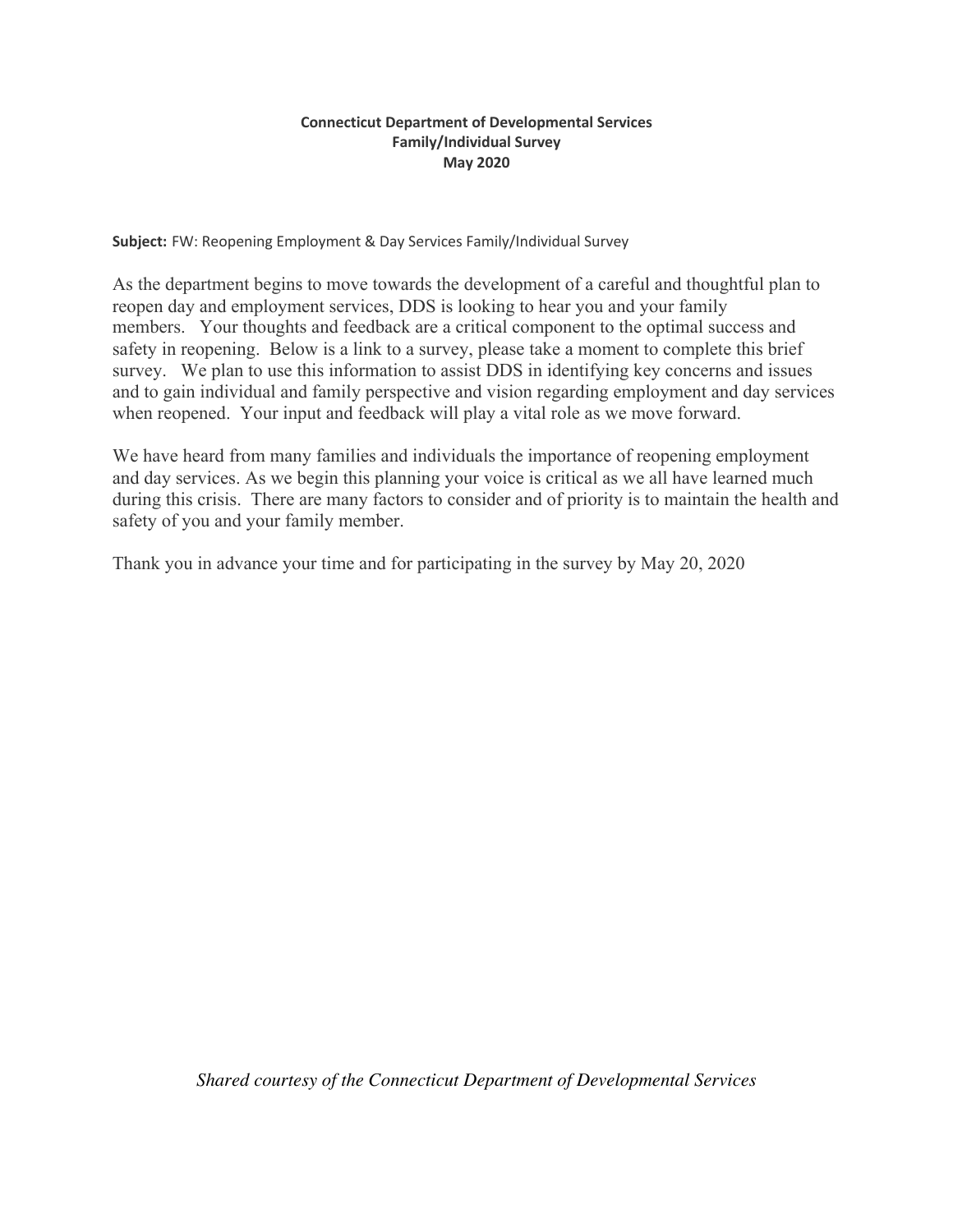## Returning to Employment and Day Services - Individual or Family

The purpose of this survey is to gather your thoughts and opinions about potential plans to reopen Employment and Day Services at DDS. DDS will be reviewing all survey results and considering the feedback as part of the larger discussions toward reopening. Please note, completing this survey does not guarantee the preferences expressed will be provided. DDS must adhere to all state and federal mandates and base decisions on health and safety guidelines outlined by DPH and the CDC.

What type of program(s) were you (the individual you support) attending? 1. Please select all that apply.

|  |  |  |  |  |  |  |  | ISE- I go to work with staff support |
|--|--|--|--|--|--|--|--|--------------------------------------|
|--|--|--|--|--|--|--|--|--------------------------------------|

|  |  | $GSE - I$ work with a group of friends with staff support |  |  |
|--|--|-----------------------------------------------------------|--|--|
|  |  |                                                           |  |  |

- $\Box$  IDV- I go in the community with staff, learn new things and work on many goals
- **ETS- I** do community activities, programs and training to help me find a job
- DSO- I spend my day with friends doing activities, making crafts, and going out in the community
- IDN- Staff help to support me with things I already know how to do and to learn new skills while in the community
- SS- I spend my day with friends who are 65 years old and we do activities such as painting, go to the park and learn new recipes

| Shared courtesy of the                                  |
|---------------------------------------------------------|
| <b>Connecticut Department of Developmental Services</b> |
| May 2020                                                |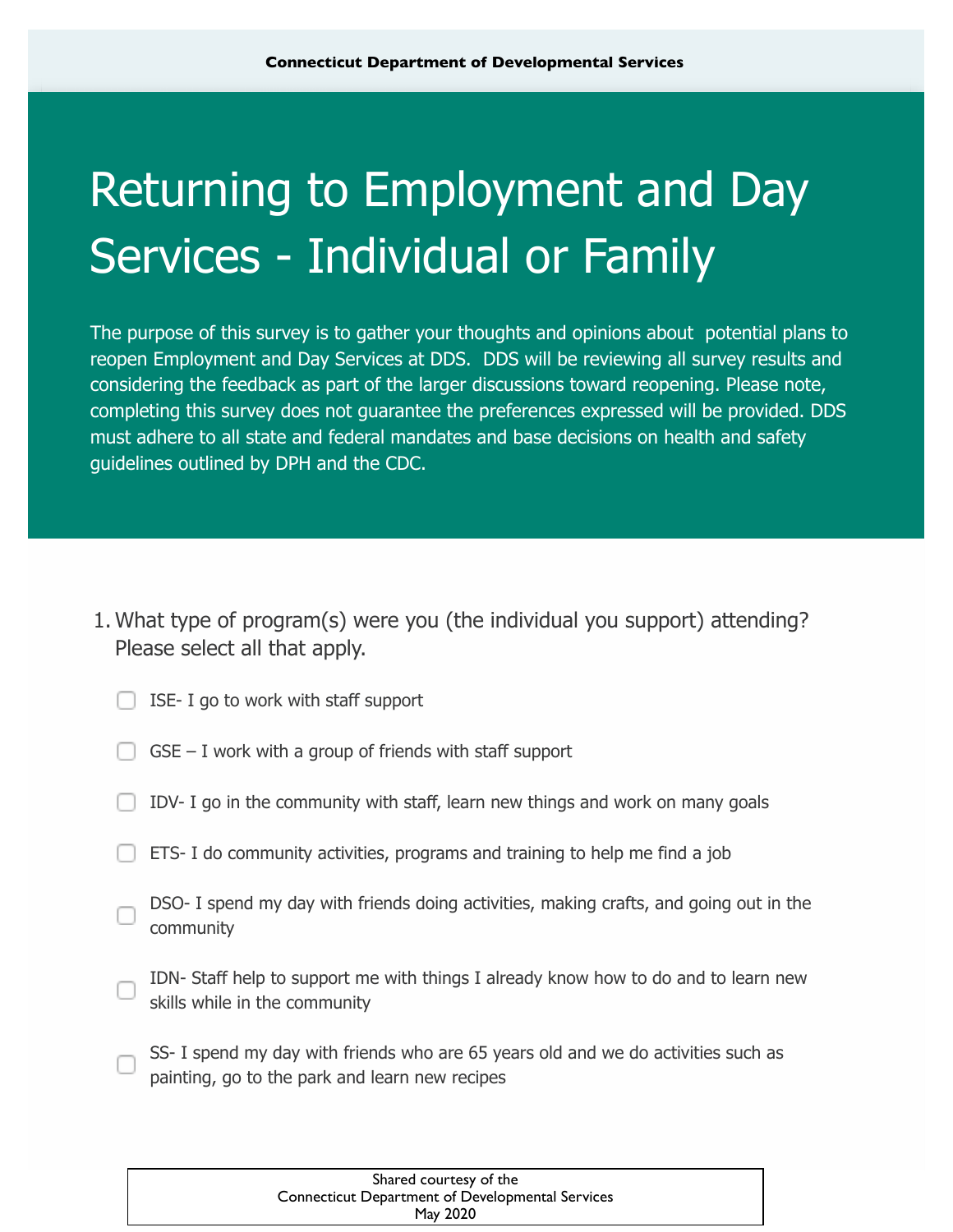- 2. If you (the individual you support) would go back to employment or day services, which choice do you like best?
	- Back to how it used to be Same hours and sames days
	- $\bigcirc$  Less days but the same hours
	- $\bigcirc$  Less hours but the same days
	- $\bigcirc$  Less days and less hours
	- Some days in person at the location and some days virtually
	- O Only virtual services
- 3. The CDC has listed the following criteria as additional risk factors for severe outcomes relating to COVID exposure:

Asthma Auto Immune Disorders Obese **Diabetes** Regular use of a Nebulizer Regular use of Oxygen Regular use of Respiratory Suction Tube Fed Regular use of an Artificial Ventilator High Blood Pressure Heart Condition **Cancer** Kidney Disease Pregnant **Smokes** 

Do you (the individual you support) have ANY of the conditions listed?

|  | ٧ |
|--|---|
|--|---|

No

Unsure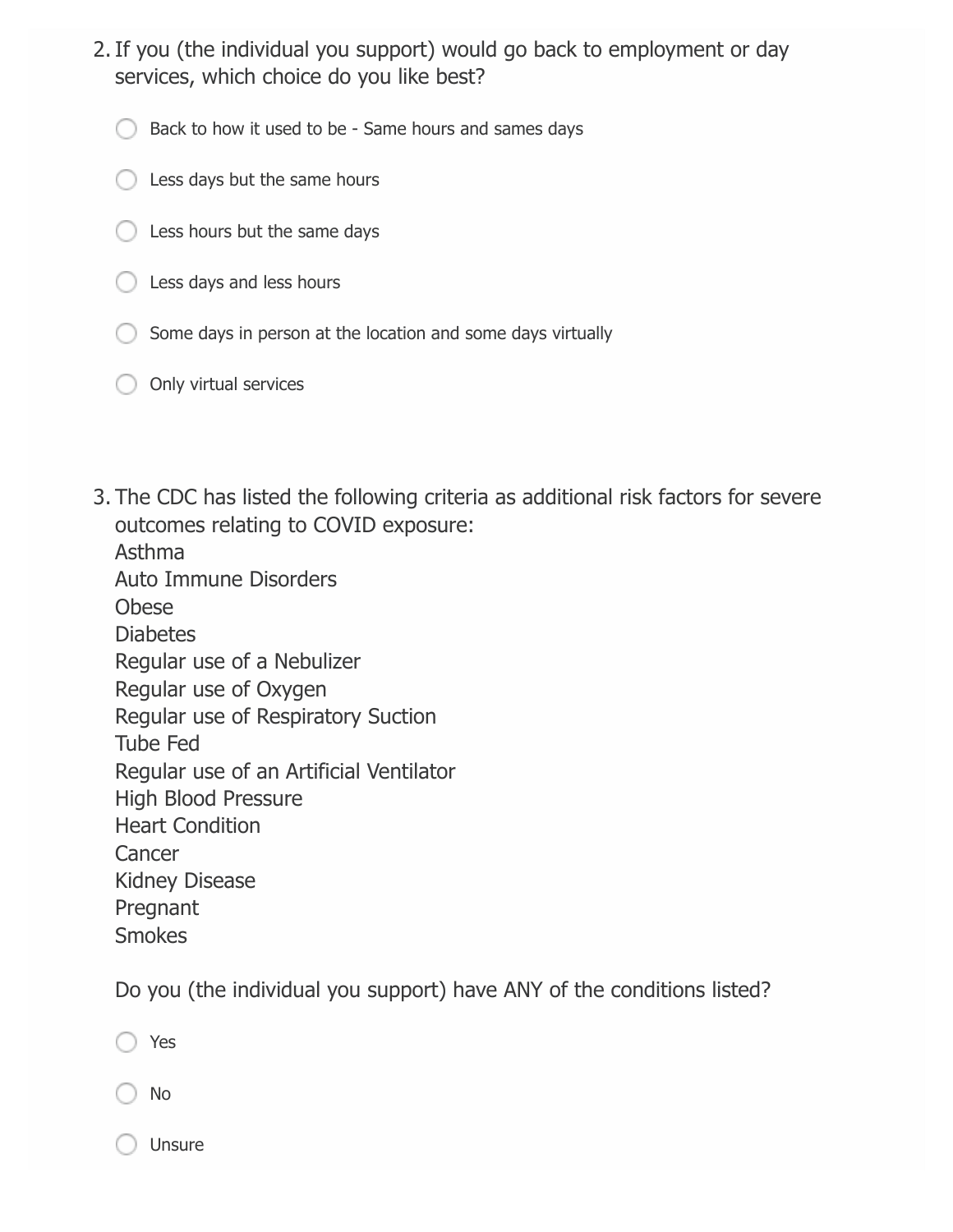4. If Employment and Day services opened tomorrow, would you (the individual you support) attend? If other, please describe.

| Yes   |  |
|-------|--|
| No    |  |
| Other |  |

5. What are the most important factors for returning to service?

| Health screenings of participants         |
|-------------------------------------------|
| Health screening for staff                |
| Deep cleaning                             |
| Personal Protective Equipment information |
| Staff levels                              |
|                                           |

- 6. Have you used a mask during the COVID crisis?
	- Yes
	- No

7. Have you worn plastic or latex gloves during the COVID crisis?

Yes

No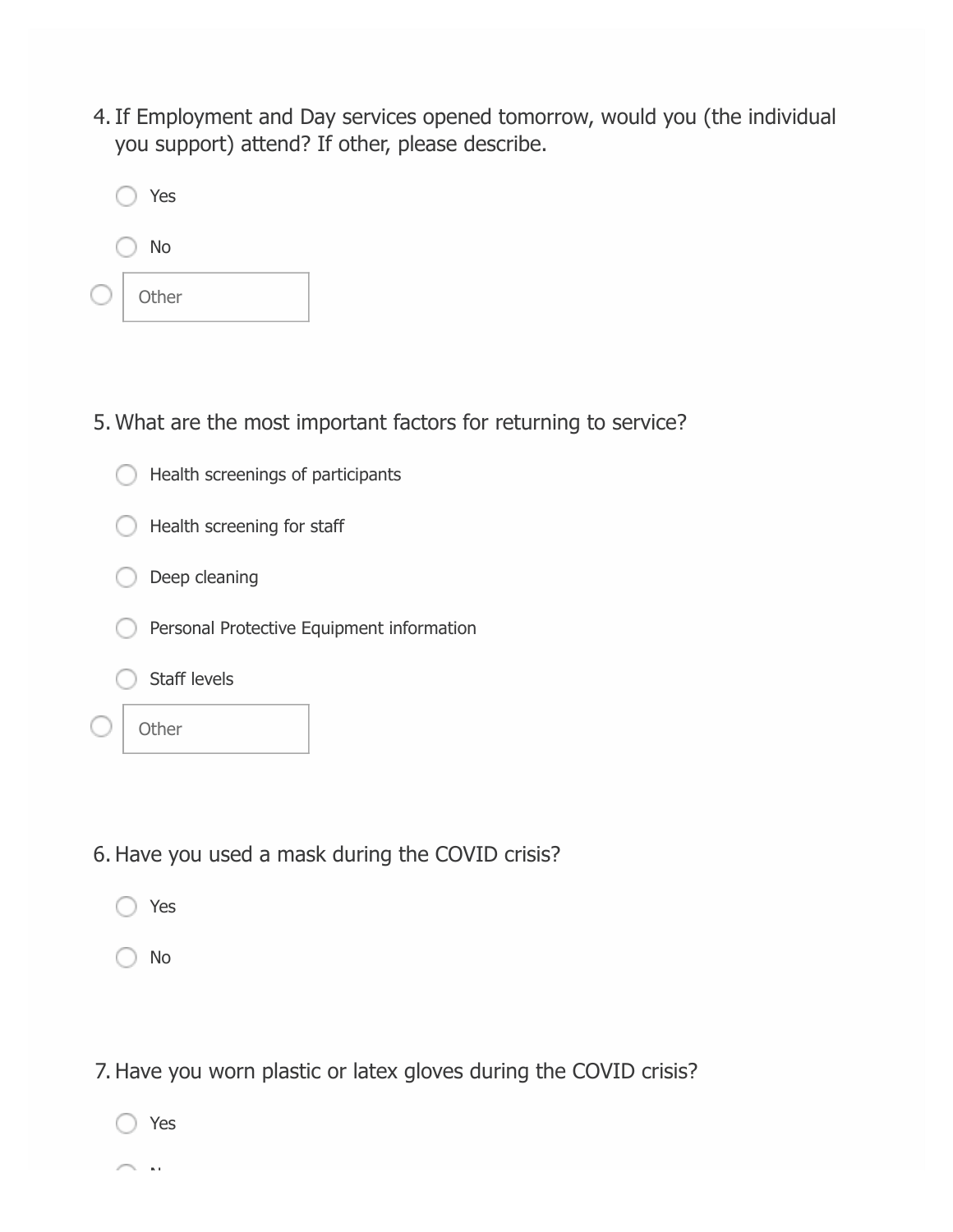8. Can you (the individual you support) tolerate Personal Protective Equipment for the duration of time at Employment or Day services? If other, please describe



Would you (the individual you support) understand social distancing, mean 9. staying 6 feet apart?

Yes

◯ No

- 10. Have you (the individual you support) been in a social setting (a location out of your home with other people that you do not live with) and remained 6 feet apart?
	- Yes independently
	- Yes with reminders
	- No
- 11. If transportation is not available, would you (the individual you support) be able to attend Employment or Day services?

Yes

No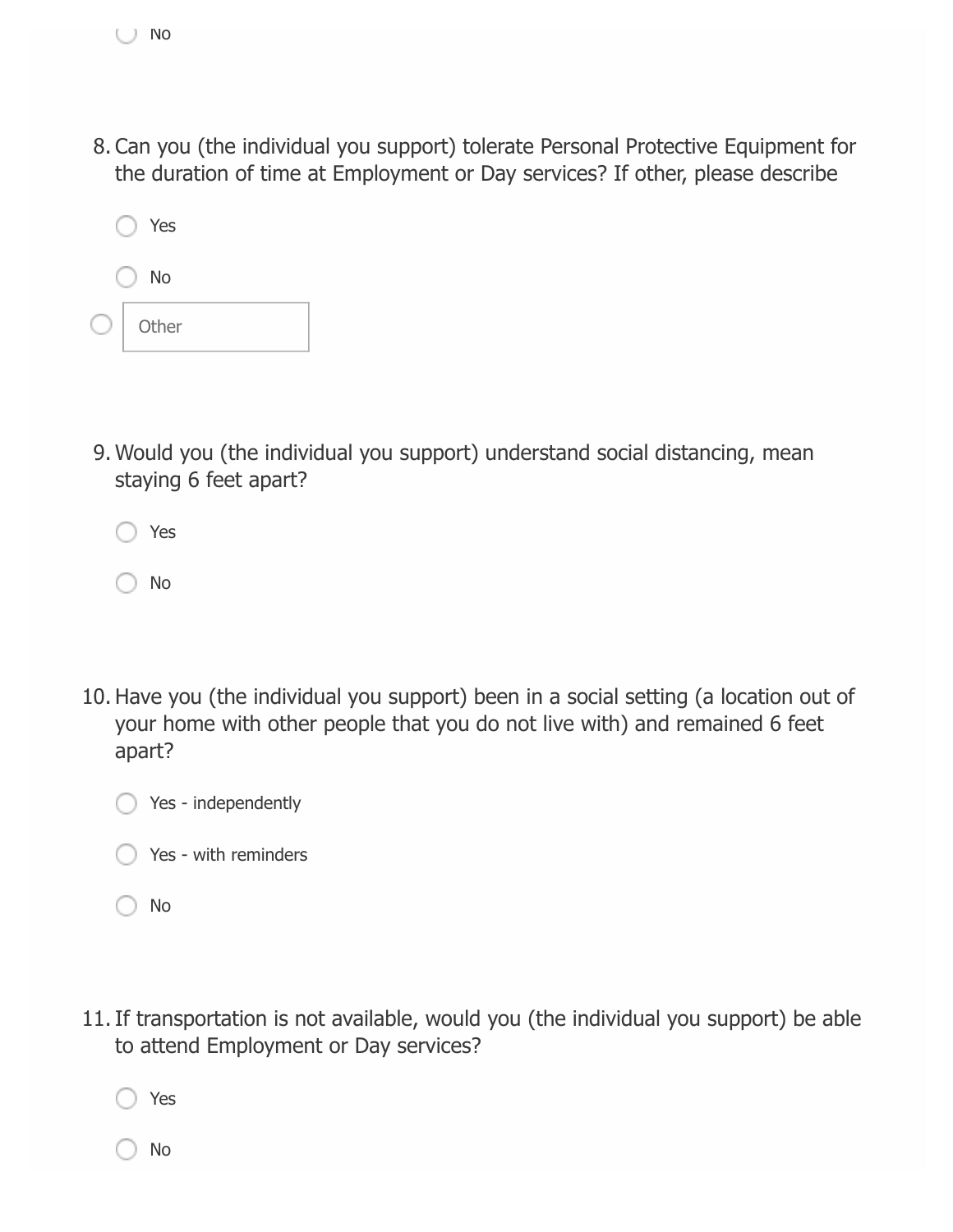12. Would you (the individual you support) consider using uber, lyft, or taxi services to transport to Employment/ Day services? if other, please describe?



If staff needed to assist more than one individual at a time, would you (the 13. individual you support) still consider attending Employment or Day services?



No

- 14. Would you consider having staff come to your home to provide employment and day services for a portion of the day?
	- Yes

No

15. Can you (the individual you support) tolerate being tested for COVID if necessary?

Yes

No

16. Have you had blood or lab work in the past year?